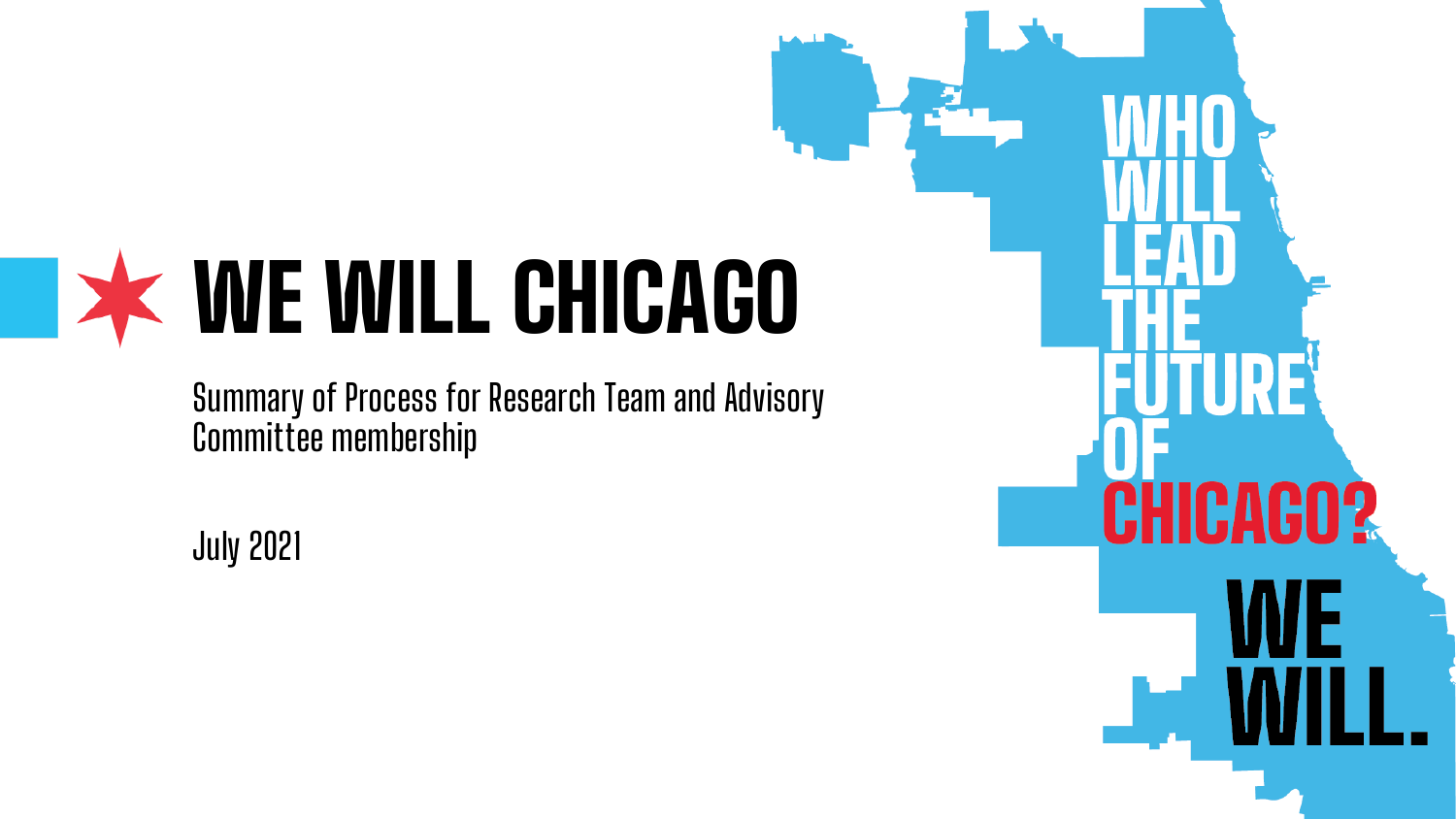### **XX Background on the Application Process**

In 2020, the City of Chicago Department of Planning and Development (DPD), initiated We Will Chicago, a 3-year citywide planning process through a series of community conversations with over 250 Chicagoans. Informed by this outreach, DPD and its consultants developed a policy and process for ensuring the participation of individuals and community-based organizations in the official structure for the We Will Chicago citywide plan.

In 2021, DPD and the Mayor's Office conducted an open application process to identify individual volunteers and funded community partners to have formal roles on the seven Research Teams and Advisory Committee for We Will. Community Partners are community-based organizations who would be funded by the City (\$15,000) to actively participate in the Teams as well as host 1-2 virtual or in-person community events to engage residents in the process.

Staff adapted the open application process from other similar City efforts, including the Department of Housing's Inclusionary Housing Task Force and the City's Mayoral Advisory Council on Equity.

The open application process was crafted to promote transparency and inclusion by allowing any resident of Chicago to apply to have a formal role in the process. Involvement in formal roles on the Advisory Committee and Research Teams is just one core strategy among many for overall community engagement and public comment to ensure Chicagoans have an opportunity to shape the plan and its recommendations.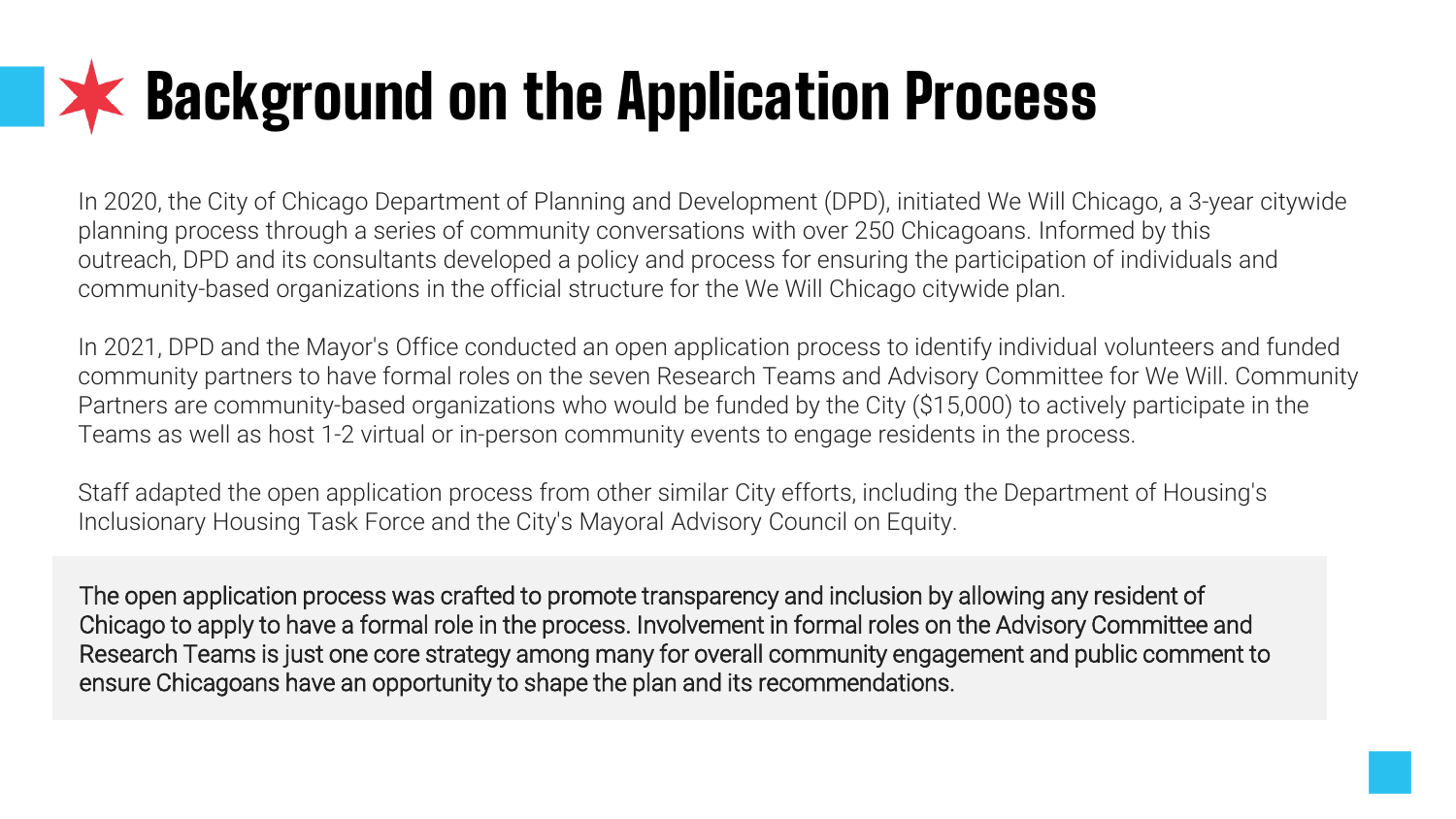### Governance Structure and Call for Applicants

In May 2021, the City initiated an open call for volunteers and community partners to participate in the Advisory Committee and seven Research Teams

#### MAYORAL, ALDERMANIC & COMMISSION REVIEWS

Mayoral Briefings, Quarterly aldermanic updates, 1st & 4th Quarter Plan Commission presentations

#### ADVISORY COMMITTEE

Residents, Philanthropic, Civic, Private Sector and Community representatives, along with City staff

25

#### INTERAGENCY STEERING COMMITTEE

Mayor's Office staff from BEND, Policy, Equity, Engagement, Department & Agency staff

**7 Research Teams 25 Community**<br>Residents civic Residents, civic orgs, private sector, CBOs, coalitions, ed ucators, students, advocates, city staff and more

### **Partners**

7 Community-based organizations representing specific constituencies and/or geographic areas

#### Artist & Organizer **Partners**

DCASE led Artist teams paired with organizers focused in different geographies

#### wewillchicago.com

Interactive planning website for activities, inputs and large public conversations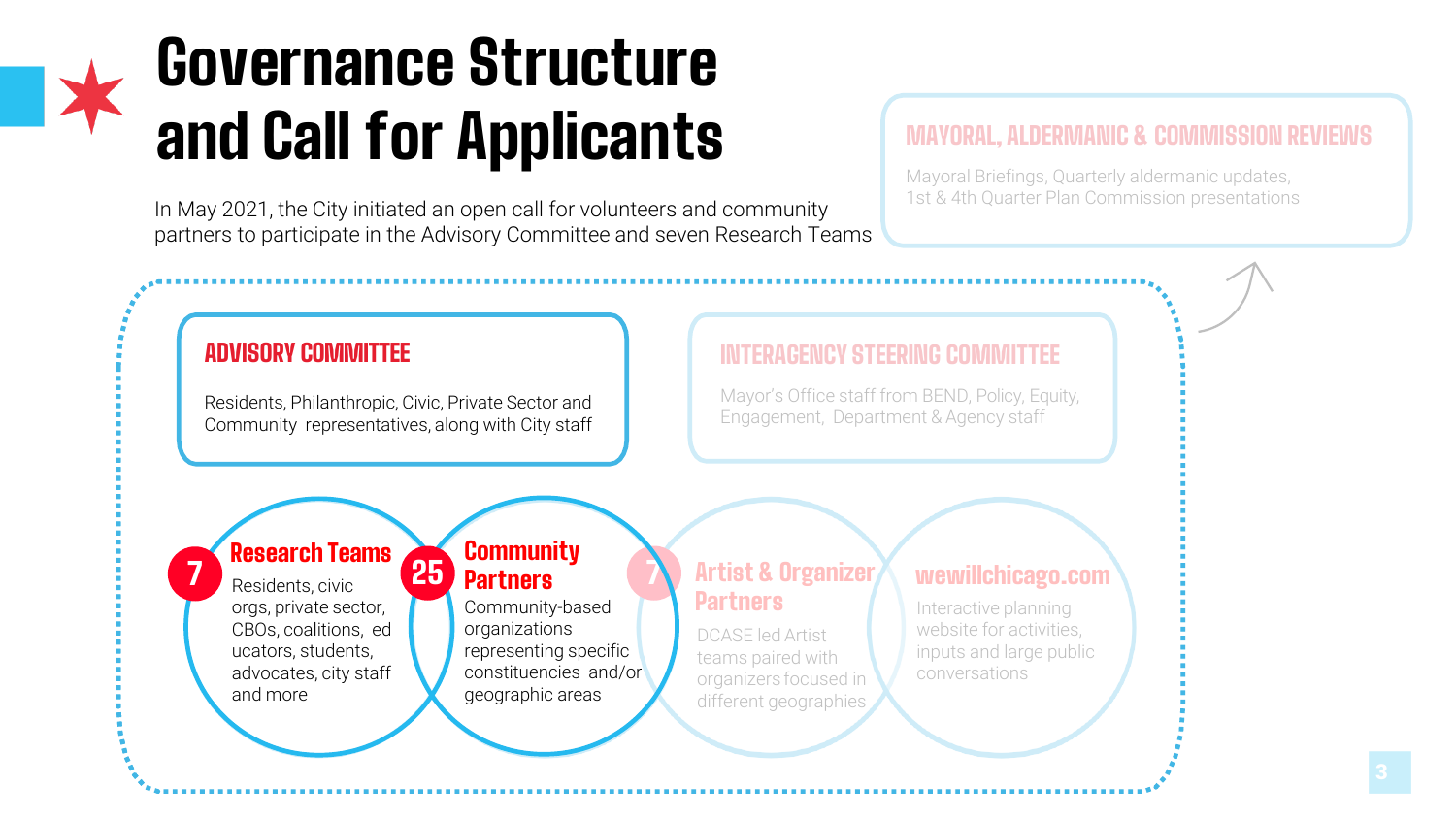## **XX Background on the Application Process**

The open application process was announced at a public launch event on April 29, 2021, with an application period lasting between May 10, 2021 and June 3, 2021.

Applications were made available in both English and Spanish, and the City of Chicago's We Will Chicago planning team hosted two virtual application Q&A events to answer questions about the application and planning process.

The following channels were leveraged to promote the application process:

- Department of Planning & Development, Department of Public Health and "Our 77" citywide email listserv & social media including DPD's Facebook, LinkedIn, Instagram, and Twitter.
- Aldermanic outreach (IGA email 5.17.21 and DPD reminder email 5.26.21)
- Networks of city departments and Sister agencies through the We Will Chicago Interagency Committee
- We Will Chicago webpage
- Metropolitan Planning Council (nonprofit) newsletter and website Among others

#### Applications Received:

- 324 Volunteer applications
- 173 Community Partner applications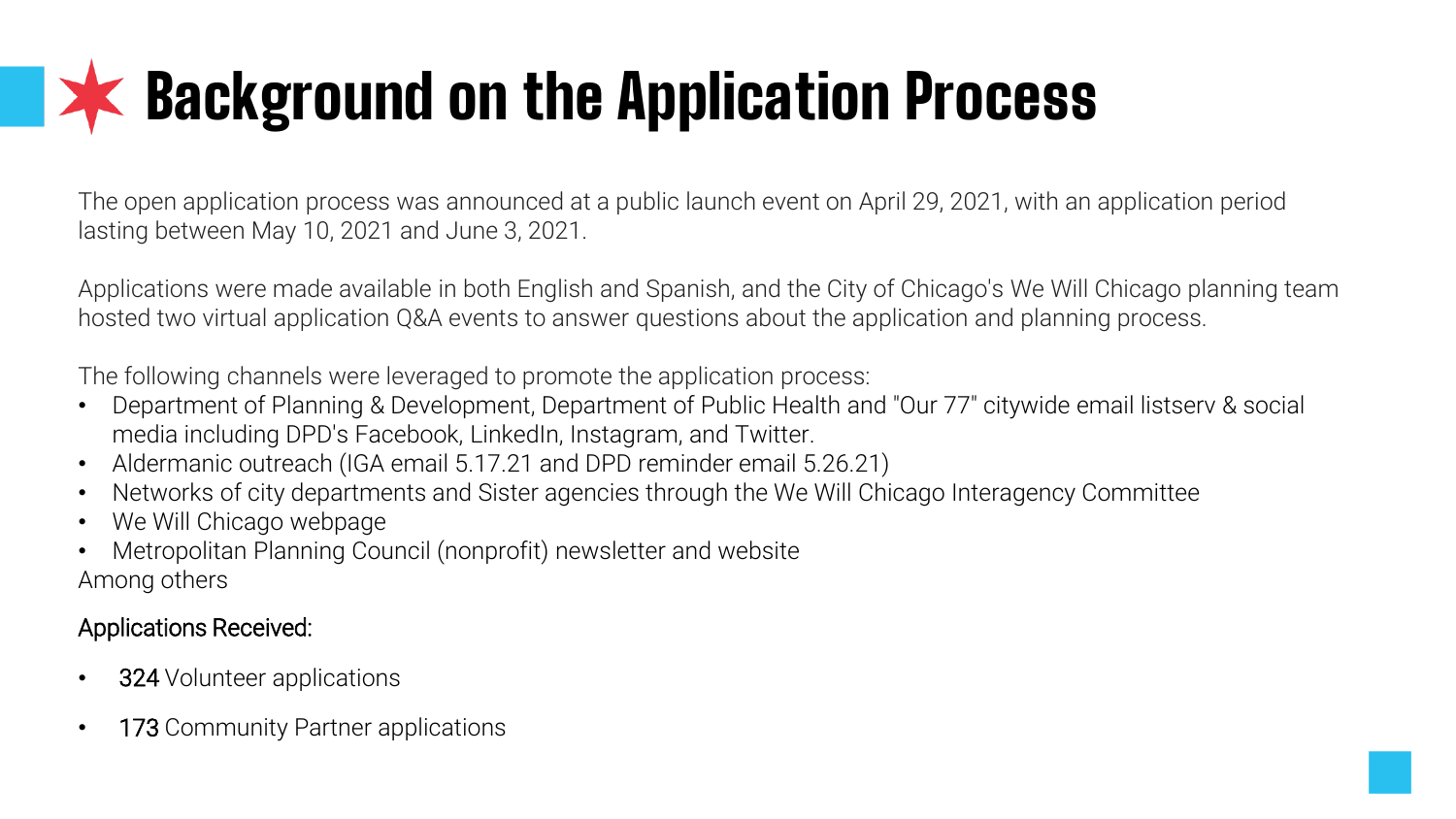### A cross-sector application Review Team was assembled from the nonprofit and private sector, city departments and consultants

Active Transportation Alliance Advocate Healthcare Center for Neighborhood Technology Chicago Community Trust Chicago Metropolitan Agency for Planning Chicago United for Equity City of Chicago Department of Housing City of Chicago Department of Planning and Development City of Chicago Department of Public Health City of Chicago Department of Transportation City of Chicago Mayor's Office City of Chicago Mayor's Office for People with Disabilities Commission on Human Rights Consortium to Lower Obesity in Chicago Children Cook County DePaul University (Chaddick Institute) Elevated Chicago

Illinois Green Alliance Lamar Johnson LaVant Consulting Leo Burnett Loyola University Muse Community + Design Pierce Family Foundation Public Narrative Roosevelt University Rudd Consulting School of the Art Institute of Chicago Truth, Racial Healing, and Transformation – Greater Chicago University of Illinois Chicago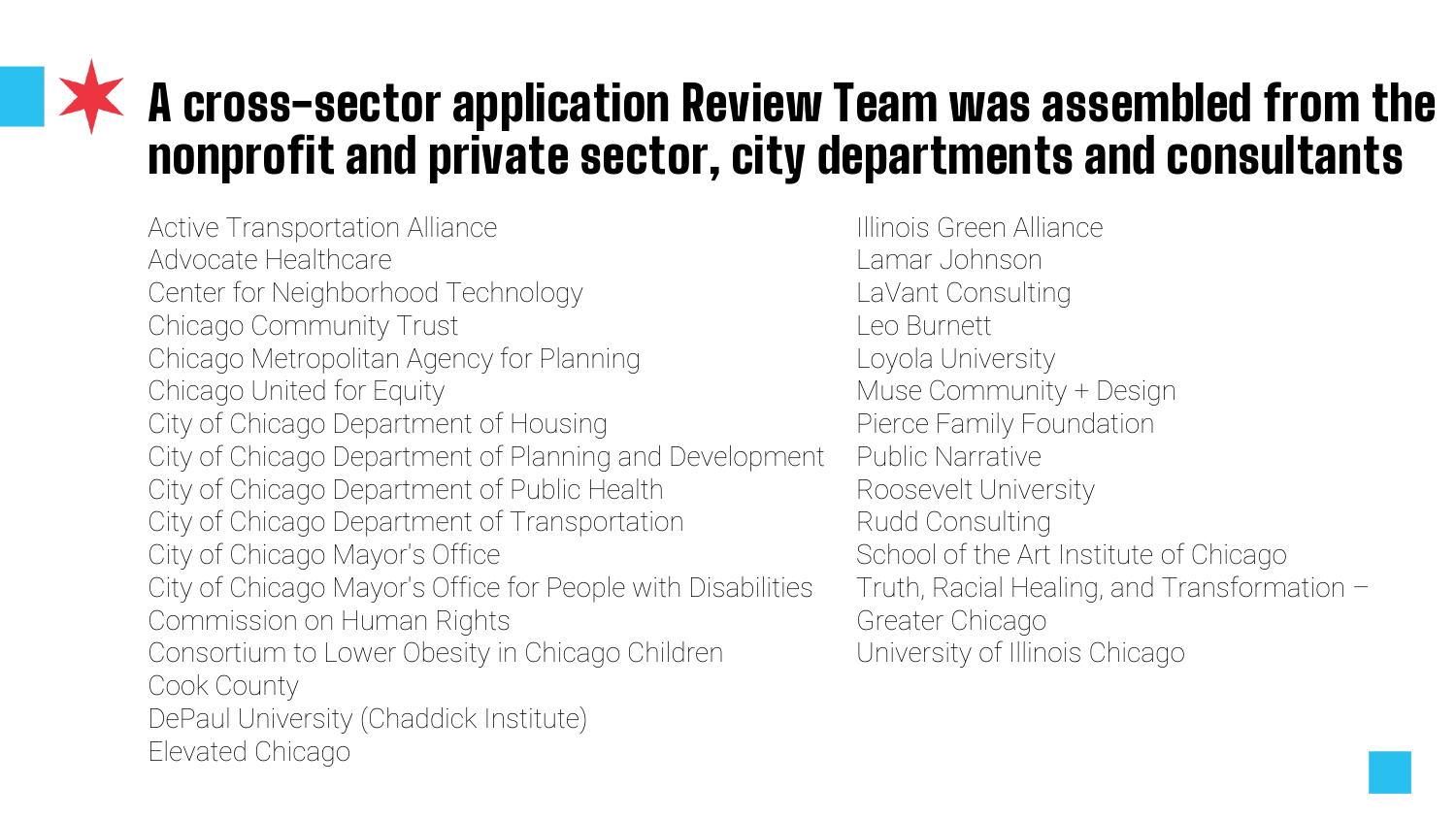## **XX Criteria for Application Review**

- Individual Applicants: Reviewers evaluated an applicant's proven ability to actively contribute to research team needs; and to make related, positive contributions to the formation of a citywide plan.
- Community Partner Applicants: Reviewers evaluated an applicant's proven ability to advocate for the interests of the people it represents; to actively contribute to research team needs; to host community meetings; and to make related, positive contributions to the formation of a citywide plan.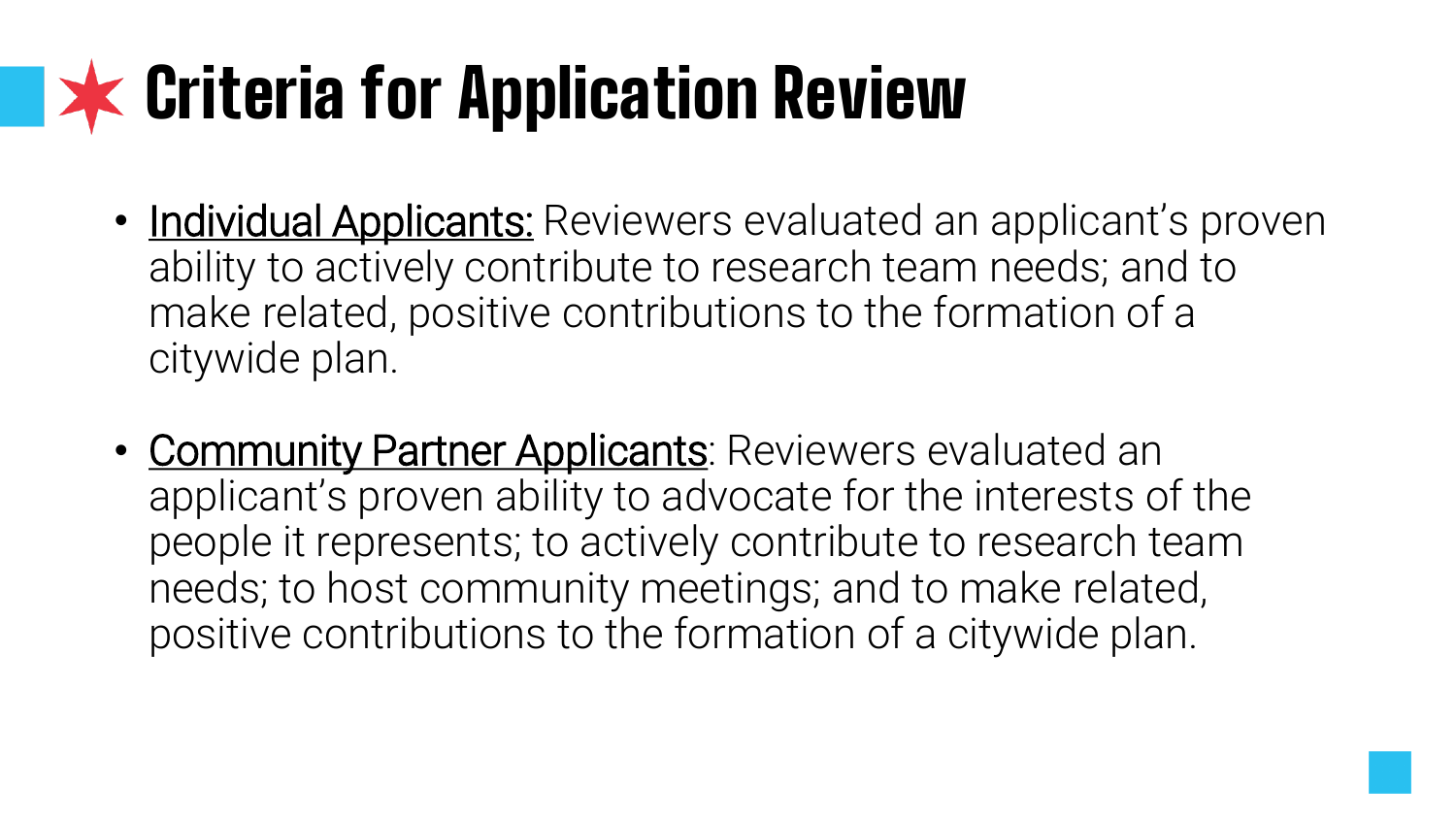### **Instructions Provided to Reviewers**

- Review all of the answers including the demographics that the organization serves and the contents of the letters of support.
- This process should center a wide array of voices / perspectives to inform the citywide plan and complement ongoing community engagement initiatives.
- We want community partners and volunteers to represent broad geographies and/or groups of people, such as youth, seniors, Black Indigenous or People of Color (BIPOC), low-income individuals, LGBTQIA individuals, immigrants, refugees, people with disabilities, homeless individuals, previously incarcerated, and people with limited English proficiency.
- The quantity of support materials (ex. letters of support for Community Partners) should not reflect negatively for your reviews.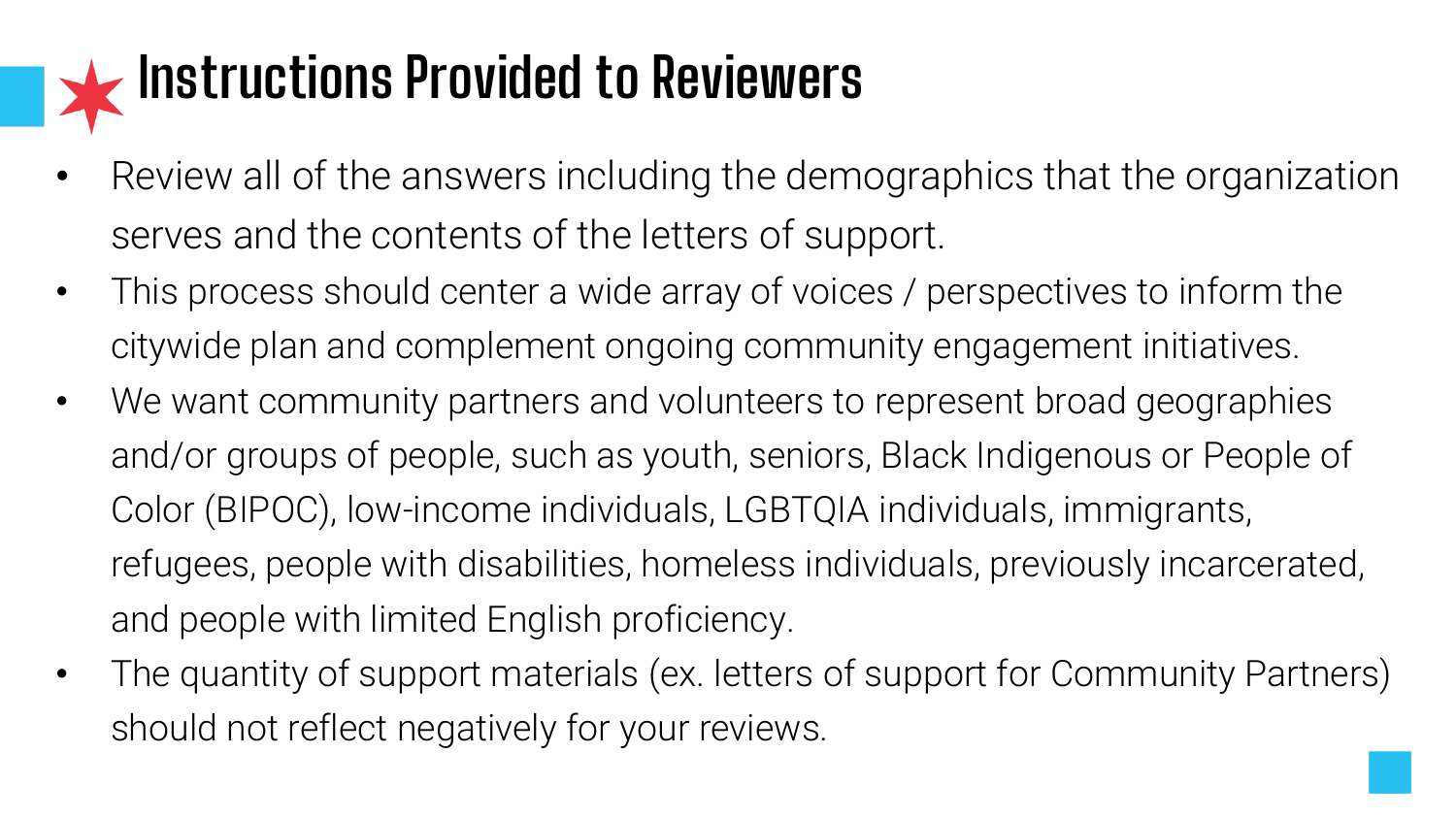### **Reviewer Scoring Rubric Questions**

| <b>Criteria:</b>                                                      | <b>Notes for reviewers</b>                                                                        |
|-----------------------------------------------------------------------|---------------------------------------------------------------------------------------------------|
| Did the applicant provide                                             |                                                                                                   |
| A thorough, completed                                                 | 1- some questions incomplete or partially                                                         |
| application?                                                          | completed (not including optional questions);                                                     |
|                                                                       | 5- all questions completed and answered in detail                                                 |
| <b>Criteria:</b>                                                      | <b>Notes for reviewers</b>                                                                        |
| Did the applicant provide                                             |                                                                                                   |
| A clear, compelling link between                                      | 1- no link made between the applicant's                                                           |
| the applicant's experience and<br>their interest in the citywide plan | experience and their interest in the citywide plan;                                               |
|                                                                       | 3- some link made between the applicant's                                                         |
|                                                                       | experience and their interest in the citywide plan;                                               |
|                                                                       | 5- strong link made between the applicant's<br>experience and their interest in the citywide plan |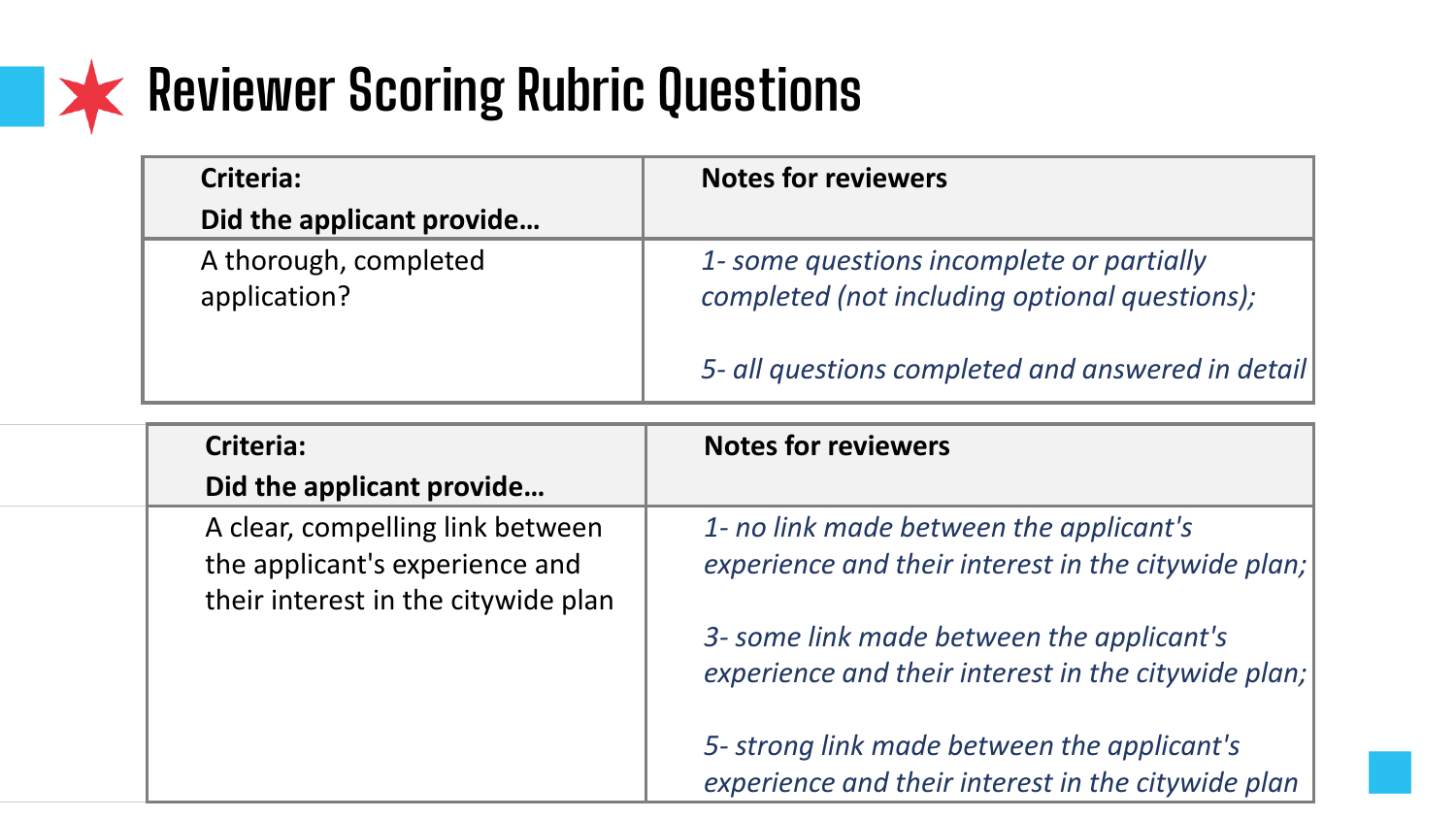

| Criteria: |                                                                                                                                            | <b>Notes for reviewers</b>        |  |
|-----------|--------------------------------------------------------------------------------------------------------------------------------------------|-----------------------------------|--|
|           | Did the applicant provide                                                                                                                  |                                   |  |
| Committee | Relevance of the applicant's<br>personal passion/organizational<br>mission to the work of the specific<br><b>Research Team or Advisory</b> | Please respond on scale of 1 to 5 |  |

| Criteria:                            |                                                                       | <b>Notes for reviewers</b>        |  |
|--------------------------------------|-----------------------------------------------------------------------|-----------------------------------|--|
| Did the applicant provide            |                                                                       |                                   |  |
| Evidence of applicant's<br>community | connectedness to community and<br>their potential to engage with that | Please respond on scale of 1 to 5 |  |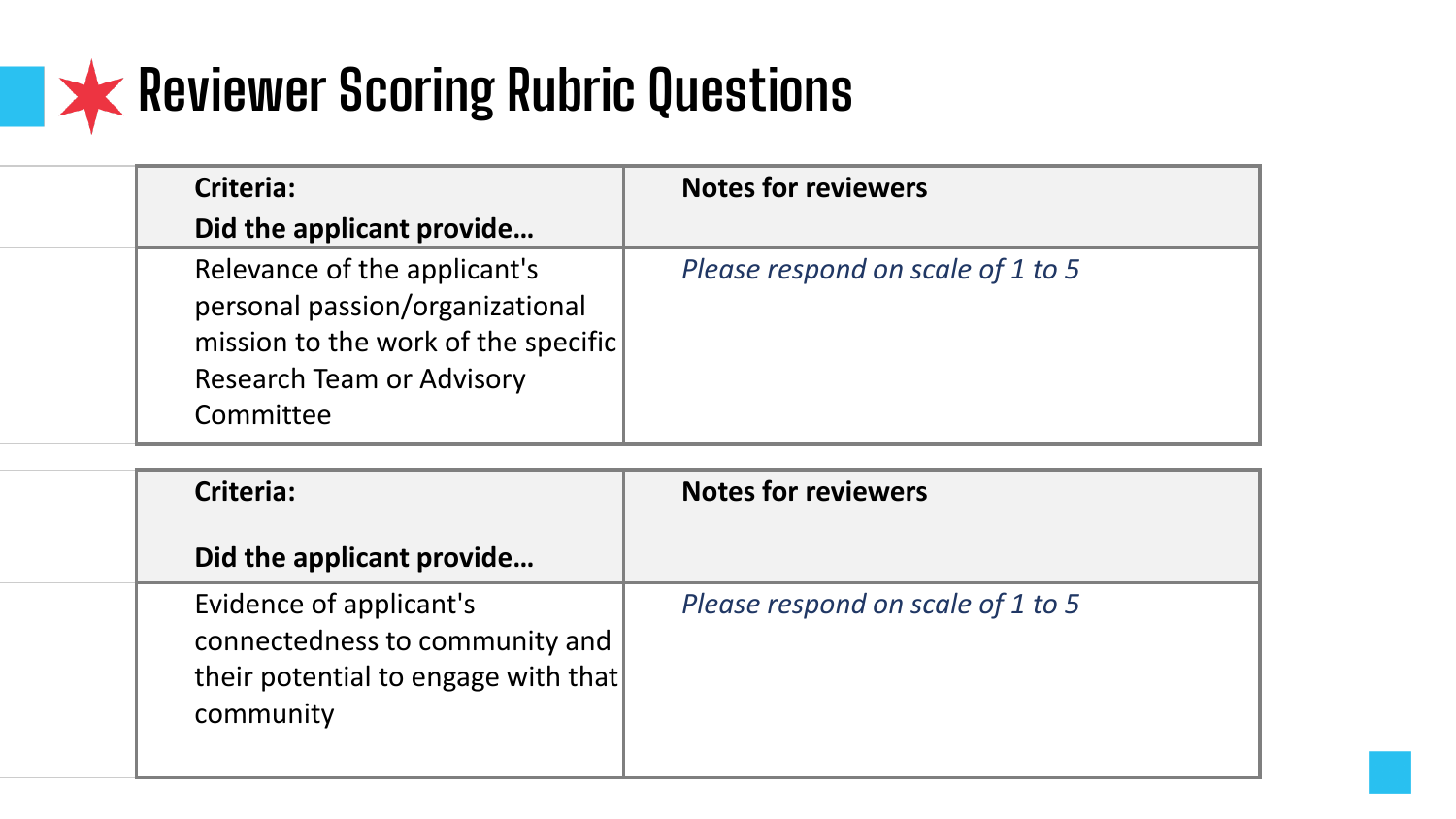

## **Reviewer Scoring Rubric Questions**

| Criteria:<br>Did the applicant provide                                                                                                                      | <b>Notes for reviewers</b>        |
|-------------------------------------------------------------------------------------------------------------------------------------------------------------|-----------------------------------|
| Relevance of the applicant's<br>experience for the work of the<br>citywide plan (ex. lived<br>experience, research, community<br>outreach, issue expertise) | Please respond on scale of 1 to 5 |
|                                                                                                                                                             |                                   |
| Criteria:                                                                                                                                                   | <b>Notes for reviewers</b>        |
| Did the applicant provide                                                                                                                                   |                                   |
| Evidence of the applicant's<br>compelling, positive community<br>impact and leadership                                                                      | Please respond on scale of 1 to 5 |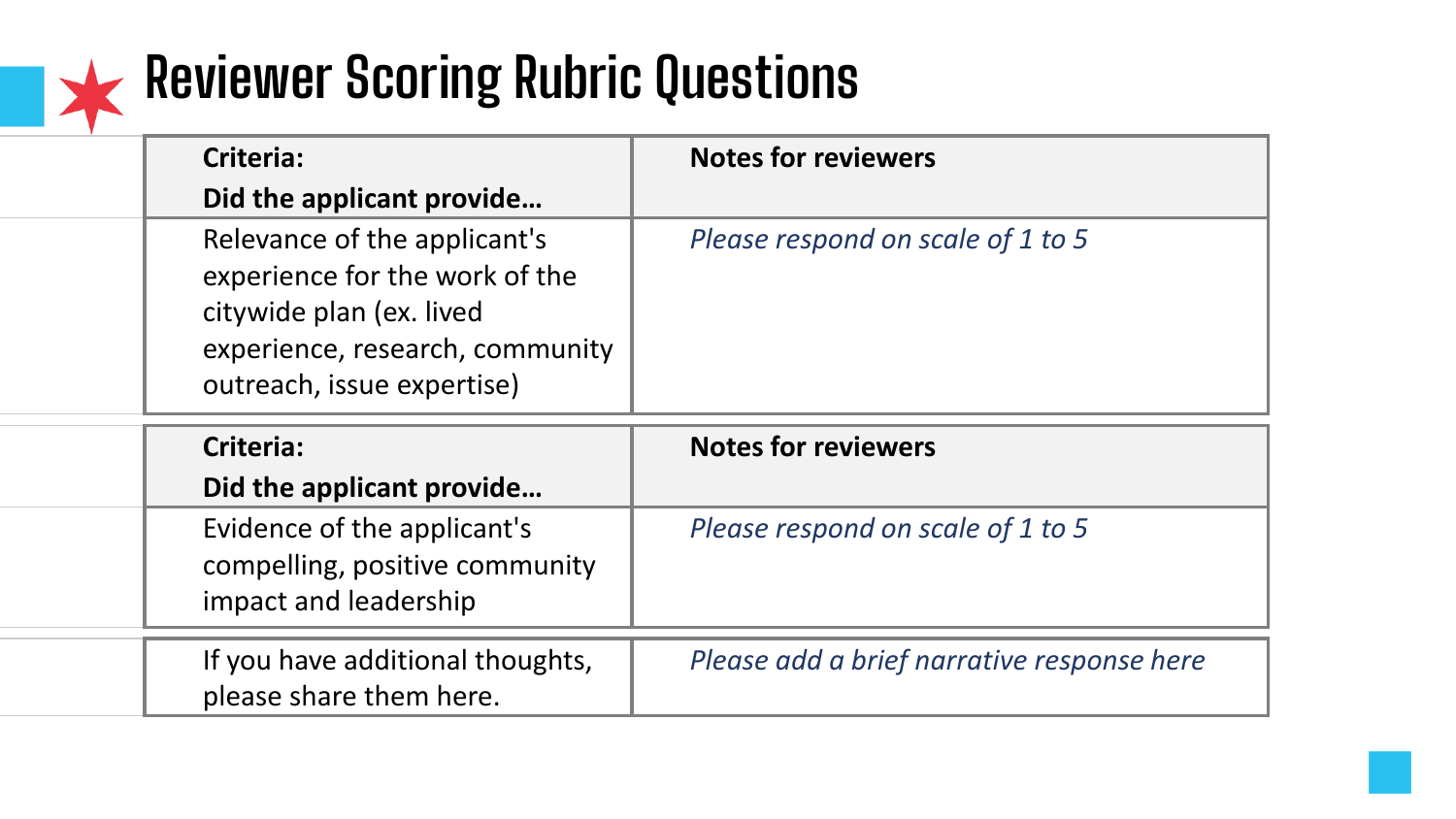## Application Review Goals & Assignments

### Application Review Process Goals

- Each application was read by three reviewers with about 1,500 total reviews
- Each application was reviewed by one External Reviewer and two representatives from either the City or the consultant team
- An anti-bias training was included as part of an orientation for all application Reviewers

### Review Assignments

- Applications were randomly assigned to Reviewers, with a process for declarations of Conflicts of Interest and abstaintions from any assignments (if applicable)
- External Reviewers were assigned 20 applications each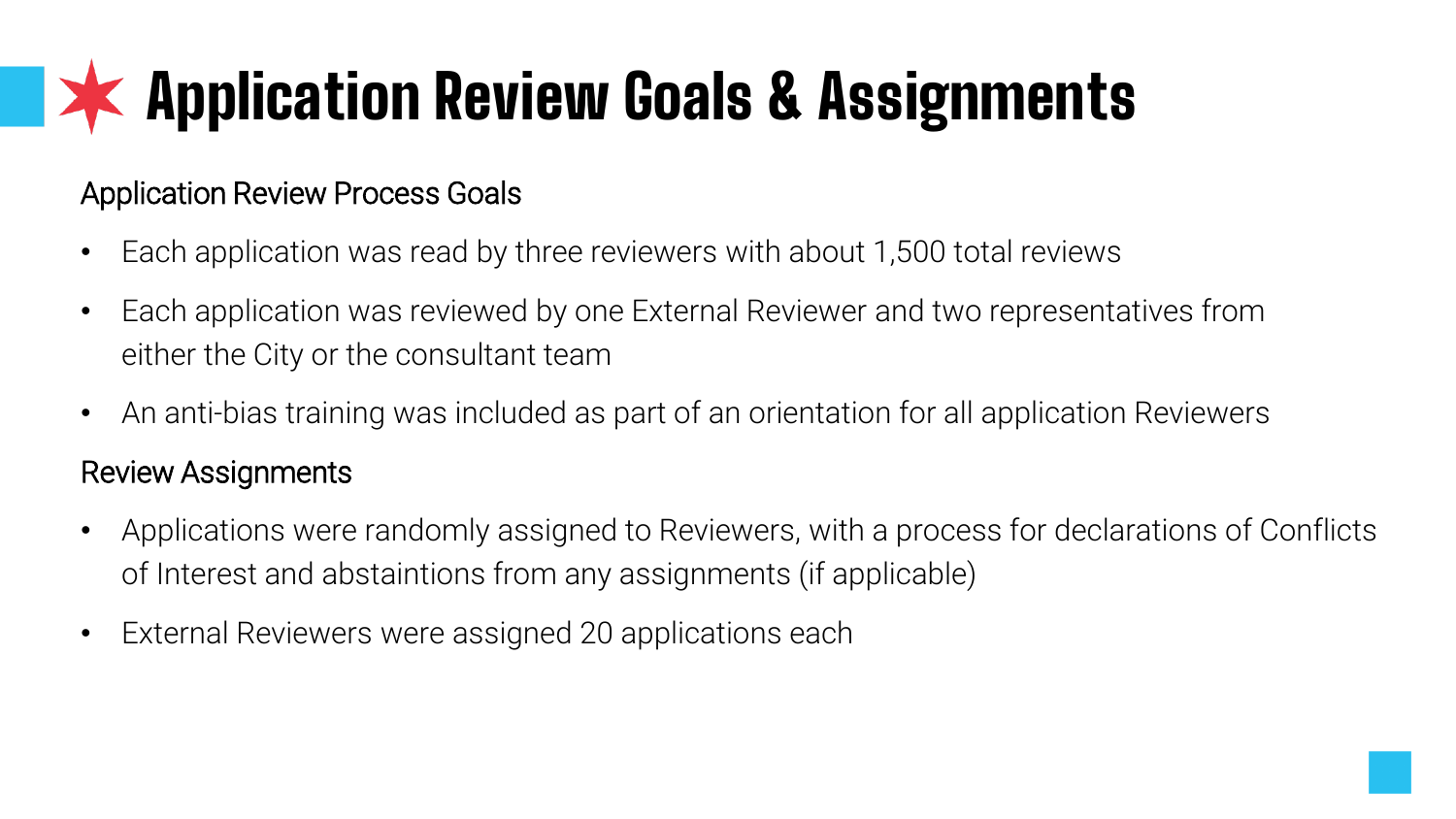### **Application Review Process**

- DPD randomly assigned applications to Reviewers and provided the following materials:
- o Rubric directions
- o List of applications to score
- o All submitted application materials, including a letter of support for Community Partners

DPD prepared application documents for Reviewers

#### Reviewers read and scored applications **• DPD** distributed

• Reviewers assessed applications using the criteria on the prior slide with a structured numeric rubric

- average score data and original application answers (including demographic information) to the Selection Committee oThe Committee also received maps showing
- geographic distribution of applications to assist with final selection

DPD compiled score data for **Selection Committee** 

#### Committee reviewed score data and proposed

 $\mathcal{A}$ 

- Selected 25 community partners  $\overline{\mathbf{S}}$
- Selected 115 volunteers
- Revised map showing the distribution of and demographics of selected volunteers and Community Partners to ensure strong overall citywide representation

#### Selections finalized

- Selection Committee sent proposed volunteer and community partner selections to reviewer team for comment
- Collected feedback and comments on proposed selections and process
- Finalized volunteer and community partner selections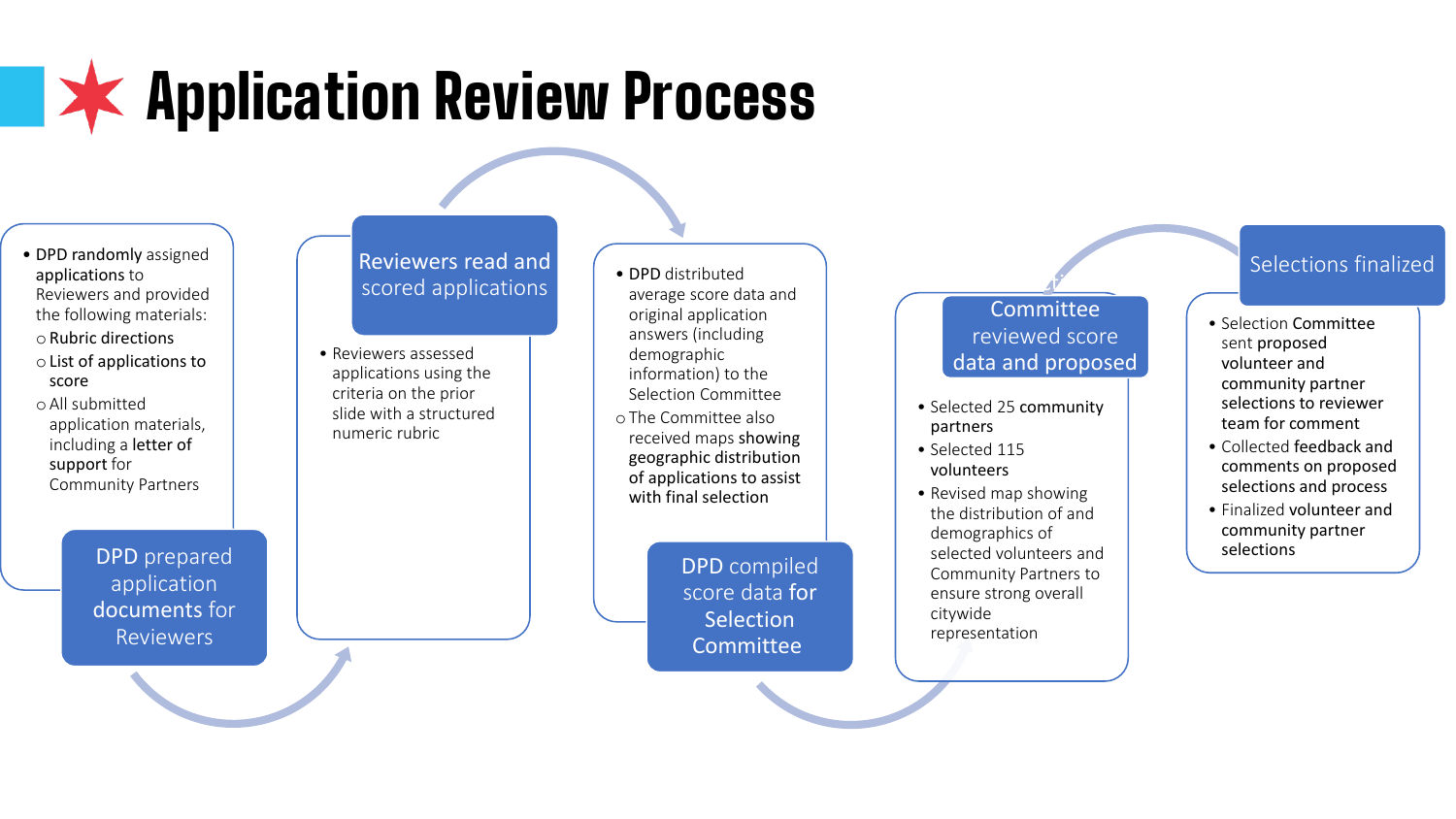### **K** Selection Process

- 1. A Selection Team was formed consisting of two Mayor's Office staff, two DPD staff and two nonprofit/CBO Advisory Committee co-chairs.
- 2. DPD prepared two spreadsheets for **each** Pillar (7) and the Advisory Committee for the Selection Team to review in making final decisions.
	- a. Community Partner applications listed in descending order by total score (90 points max)
	- b. Volunteer applications listed in descending order by total score (90 points max)
	- c. Maps created showing distribution of applications by zip code
	- d. Charts created with demographic data of applicants
- 3. Selection Team weighed several variables in deliberations for final selections. Decisions were made by consĕnsus of all:
	- a. Score
	- b. Representation (Demographics)
	- c. Diversity of perspectives/interests, and personal, volunteer or professional experiences
	- d. Annual budget for Community Partners (< \$2M and <\$1M for partners funded by Chicago Community Trust)
	- e. Geography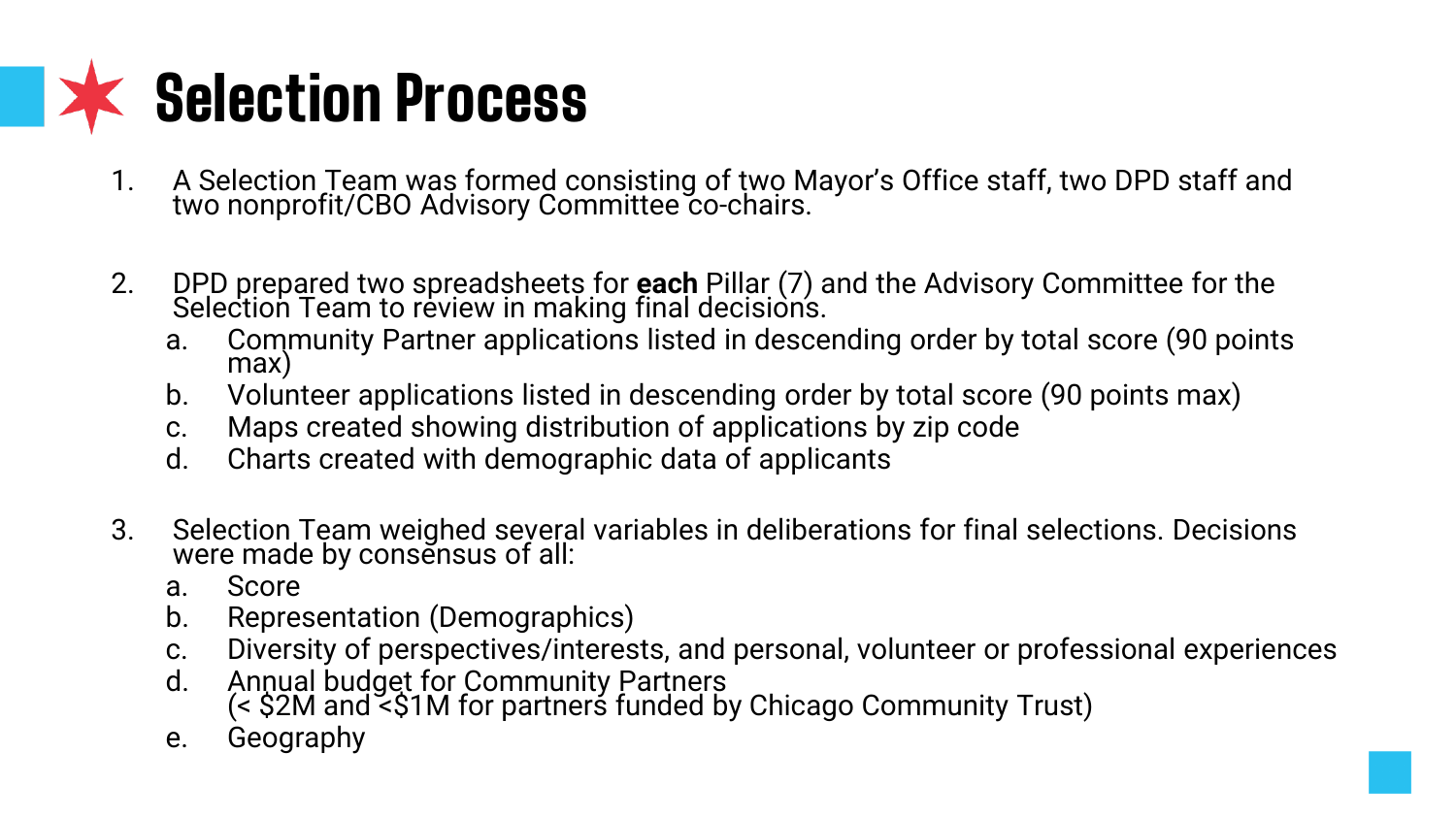

# Selection Process Outcomes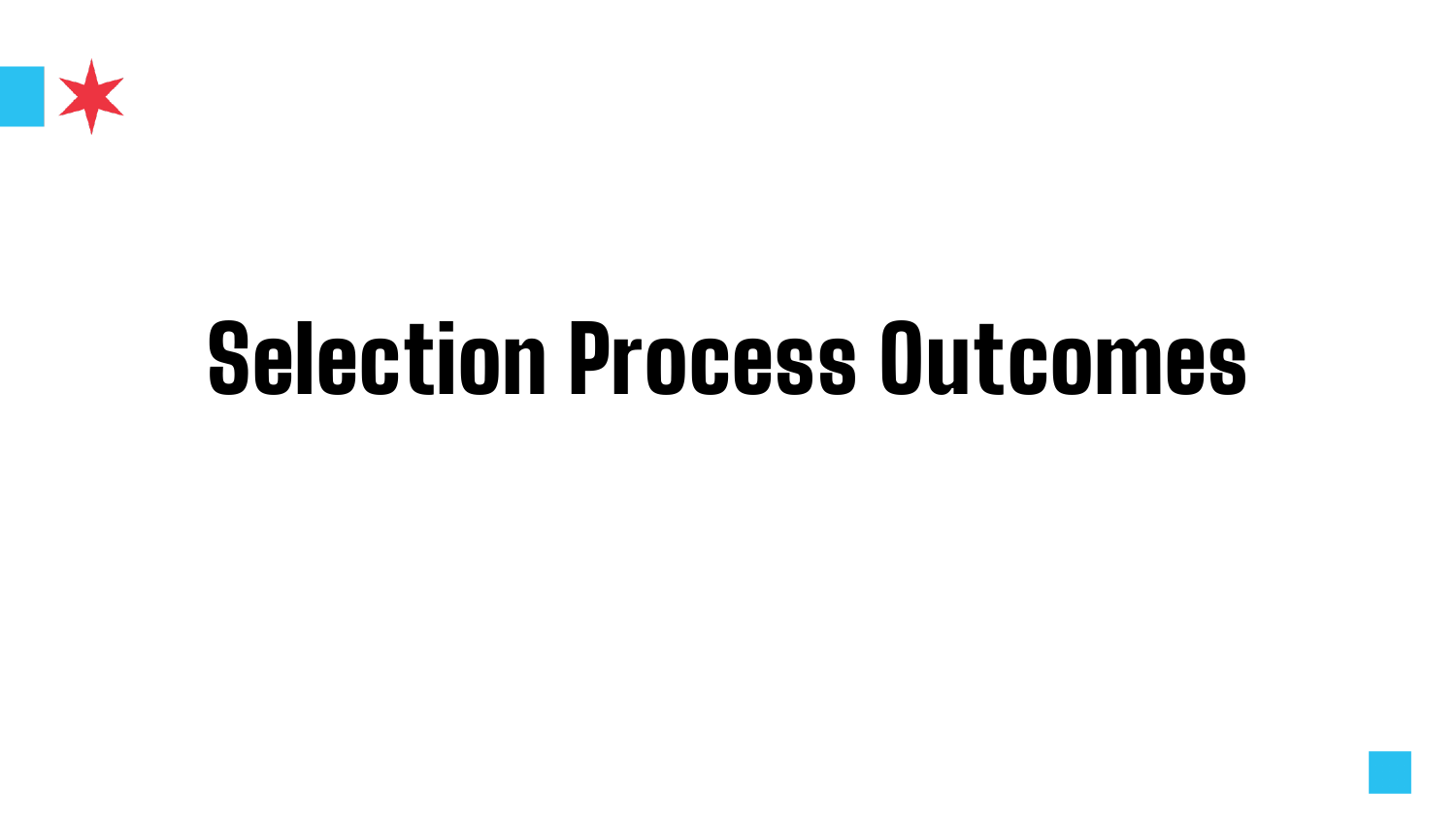### SELECTED COMMUNITY PARTNERS + ARTISTS

- **25 Community Partners** (178 Applicants) *15 City Stipends 10 Chicago Community Trust Stipends*
- **7 Artist – Organizer Pairs** (One per pillar)
	- Selected by Honey Pot Performance through a different process

### **COMMUNITY PARTNER / ARTIST-ORGANIZER PAIR AREA**

*Self report by zip code + Community Areas 8 Community Partners reported "Citywide" Service Areas*